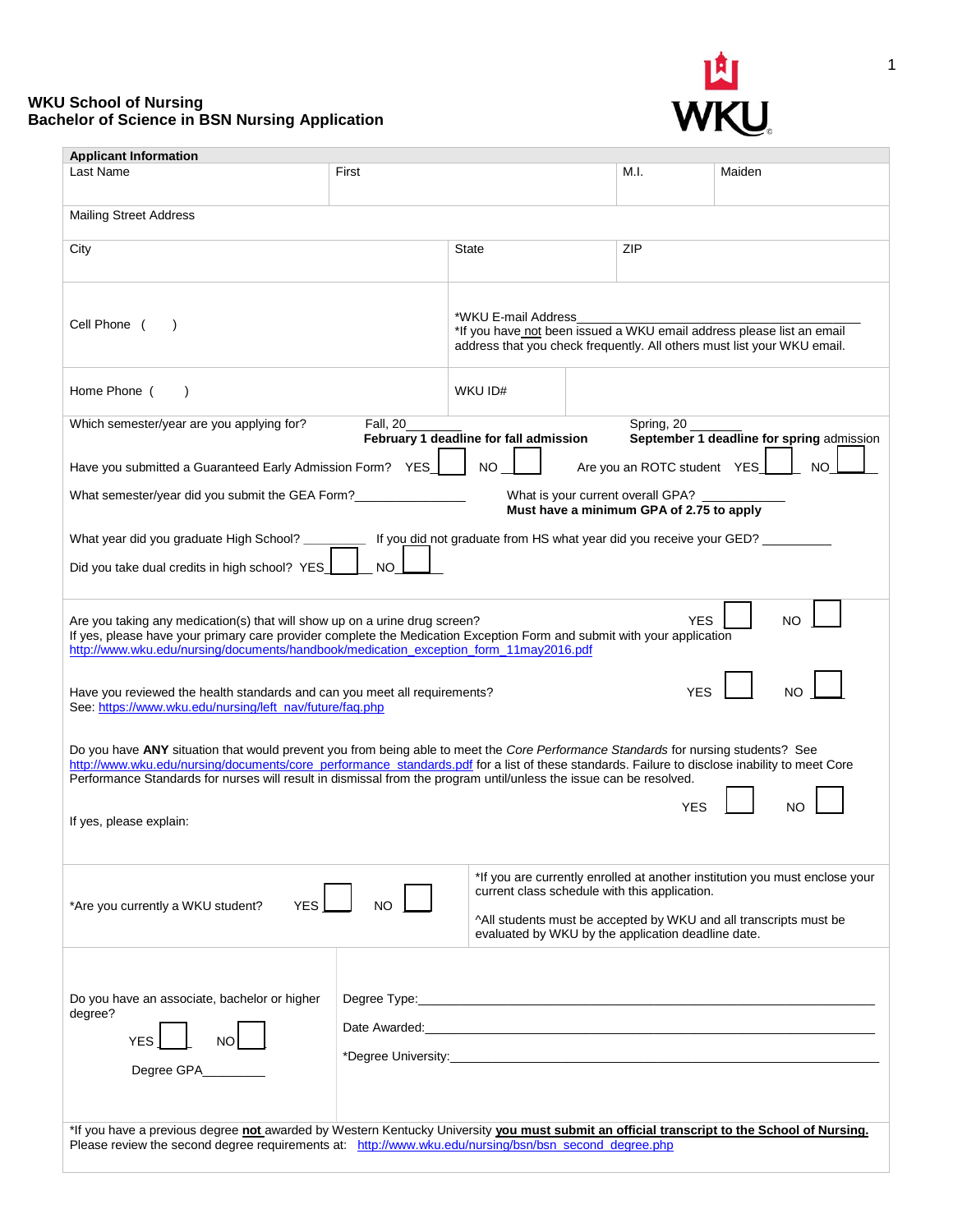| <b>YES</b><br>Have you ever been dismissed from a school or program of nursing?                                                                                                                                                                                                                     | NO                     |  |  |  |  |  |
|-----------------------------------------------------------------------------------------------------------------------------------------------------------------------------------------------------------------------------------------------------------------------------------------------------|------------------------|--|--|--|--|--|
| If yes, give dates and courses completed:                                                                                                                                                                                                                                                           |                        |  |  |  |  |  |
| Reason for dismissal:                                                                                                                                                                                                                                                                               |                        |  |  |  |  |  |
|                                                                                                                                                                                                                                                                                                     |                        |  |  |  |  |  |
| <b>YES</b><br><b>NO</b><br>Have you ever been convicted of a felony or a misdemeanor?                                                                                                                                                                                                               | If yes, please explain |  |  |  |  |  |
|                                                                                                                                                                                                                                                                                                     |                        |  |  |  |  |  |
|                                                                                                                                                                                                                                                                                                     |                        |  |  |  |  |  |
|                                                                                                                                                                                                                                                                                                     |                        |  |  |  |  |  |
|                                                                                                                                                                                                                                                                                                     |                        |  |  |  |  |  |
| Please note: KRS 314.031 (4) requires that all misdemeanor and felony convictions occurring in Kentucky or any other state, regardless of when                                                                                                                                                      |                        |  |  |  |  |  |
| they occurred, must be reported to the Kentucky Board of Nursing (KBN). For more information, please refer to the KBN brochure "Mandatory<br>Reporting of Criminal Convictions" which is available on the KBN web site: www.kbn.ky.gov or you may call KBN at 502-429-3300.                         |                        |  |  |  |  |  |
|                                                                                                                                                                                                                                                                                                     |                        |  |  |  |  |  |
| Nursing requires mandatory class and clinical attendance. You will be assigned a failing grade if you miss 20% of the scheduled classes or clinical<br>in a semester for any reason. While we try to keep all classes and clinical on M-F between the hours of 6 am and 6pm, you may be required to |                        |  |  |  |  |  |
| attend class anytime between the hours of 5 am to 11 pm on any day of the week.                                                                                                                                                                                                                     |                        |  |  |  |  |  |
| Do you have any personal or other situation that would prevent you from being available to attend classes and clinical as assigned during the next<br>two years?                                                                                                                                    |                        |  |  |  |  |  |
| <b>YES</b><br><b>NO</b>                                                                                                                                                                                                                                                                             |                        |  |  |  |  |  |
| If yes, please explain:                                                                                                                                                                                                                                                                             |                        |  |  |  |  |  |
|                                                                                                                                                                                                                                                                                                     |                        |  |  |  |  |  |
|                                                                                                                                                                                                                                                                                                     |                        |  |  |  |  |  |
| If you speak English as a second language, you are required to submit minimum TOEFL (Test of English as a foreign language) scores at the time<br>of application. Failure to do so will result in dismissal from the program. See http://www.wku.edu/nursing/documents/approvedtoefl.pdf            |                        |  |  |  |  |  |
| Have you submitted a TOFEL score to the School of Nursing?                                                                                                                                                                                                                                          |                        |  |  |  |  |  |
| <b>YES</b><br><b>NO</b><br><b>NA</b>                                                                                                                                                                                                                                                                |                        |  |  |  |  |  |
|                                                                                                                                                                                                                                                                                                     |                        |  |  |  |  |  |
| This application will be considered incomplete without the full/legal signature of the applicant.                                                                                                                                                                                                   |                        |  |  |  |  |  |
| I have read the application procedures and understand that my application will not be considered if I do not meet department<br>requirements.                                                                                                                                                       |                        |  |  |  |  |  |
| I hereby affirm that all information supplied in the application is complete and accurate. I understand that withholding or giving false information will<br>make me ineligible for admission to the School of Nursing at Western Kentucky University.                                              |                        |  |  |  |  |  |
| <b>Signature</b>                                                                                                                                                                                                                                                                                    | Date                   |  |  |  |  |  |
| The information below is voluntary and for statistical purposes only; it is not used in the decision making process.                                                                                                                                                                                |                        |  |  |  |  |  |
|                                                                                                                                                                                                                                                                                                     |                        |  |  |  |  |  |
| Female<br>Male                                                                                                                                                                                                                                                                                      | Current age            |  |  |  |  |  |
|                                                                                                                                                                                                                                                                                                     |                        |  |  |  |  |  |
| ACT English______________ ACT Math______________ ACT Reading_____________ ACT Composite____________                                                                                                                                                                                                 |                        |  |  |  |  |  |
|                                                                                                                                                                                                                                                                                                     |                        |  |  |  |  |  |

2

**Email your application (3 pages) along with your HESI Exam results by the deadline date to [nursing@wku.edu.](mailto:nursing@wku.edu?subject=Nursing%20Application) In the subject line of the email please type "nursing application". If you do not receive a confirmation email with 72 hours after sending your application, please notify us by phone at 270-745-3391.**